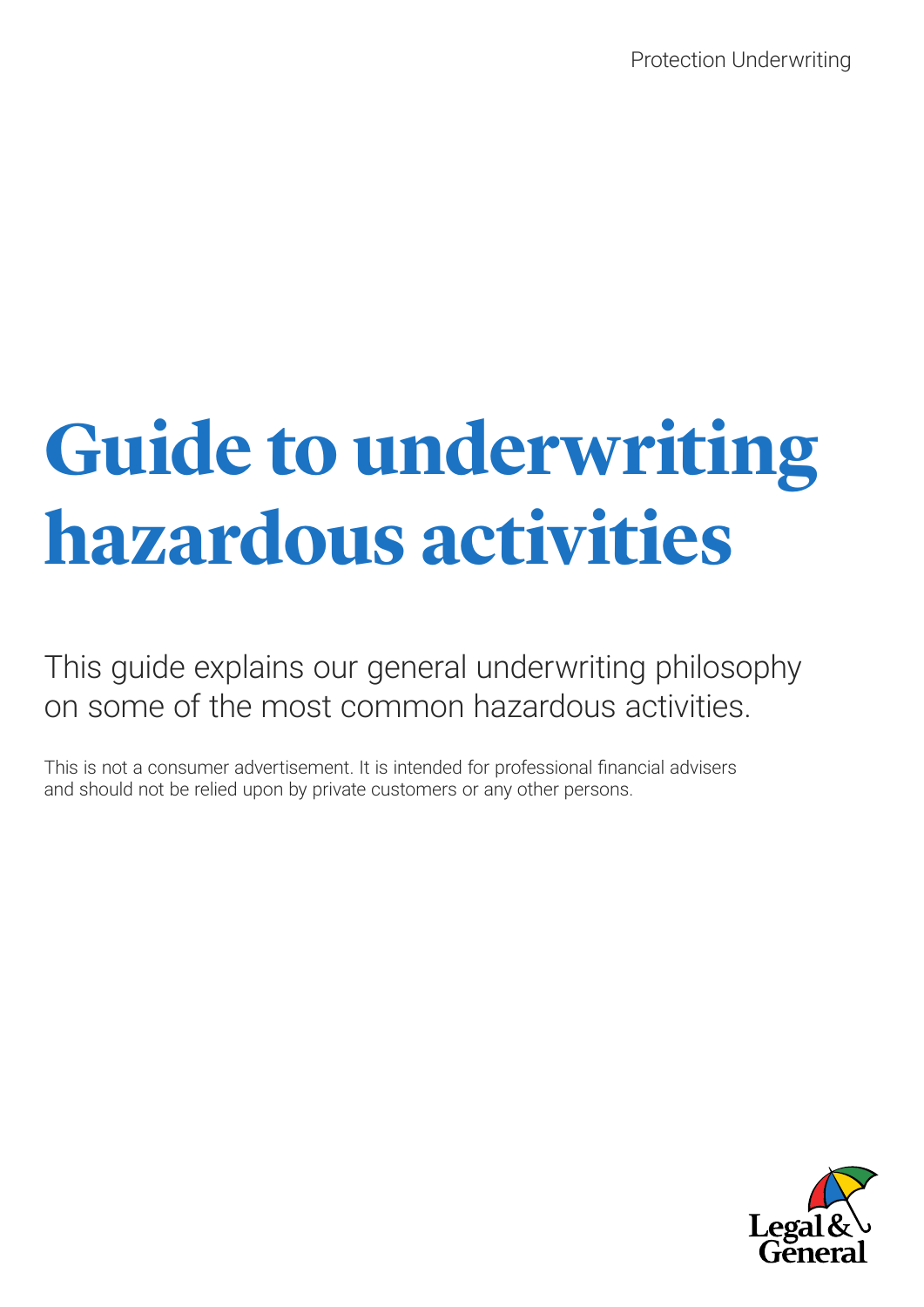### **Contents**

| 3  | <b>Aviation related sports</b>                       |
|----|------------------------------------------------------|
| 5  | <b>Climbing, mountaineering, hiking and trekking</b> |
|    | <b>Gliding (unpowered and self-sustaining)</b>       |
| 8  | <b>Motor car sport</b>                               |
| 11 | <b>Motor cycle sport</b>                             |
| 14 | <b>Private or club flying (fixed wing aircraft)</b>  |
| 15 | <b>Private or club flying (helicopter)</b>           |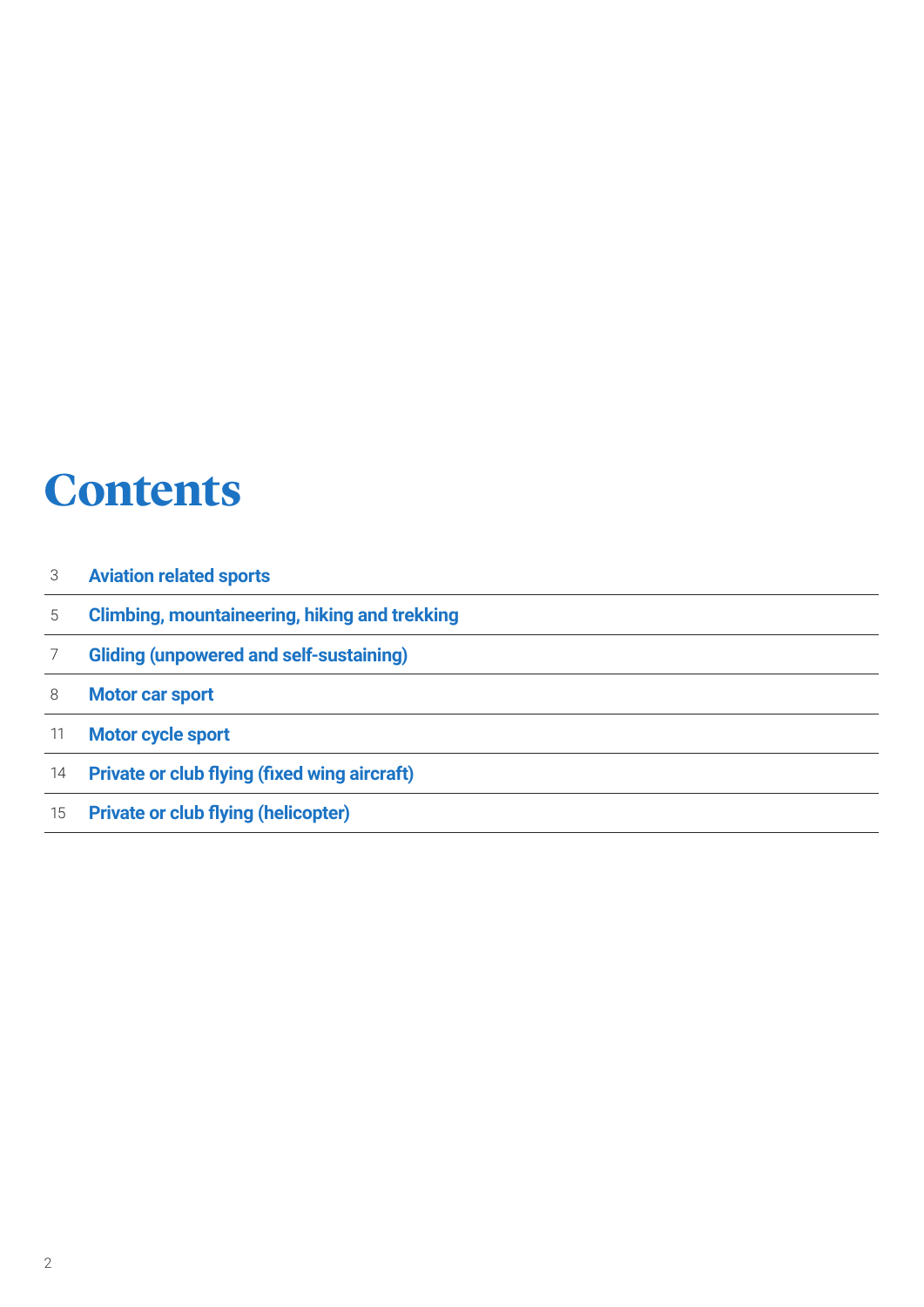# **Aviation related sports**

#### **POTENTIAL DECISIONS:**

| <b>Type of sport</b>                  | <b>Life</b>                 | <b>Critical</b><br><b>illness</b>                     | <b>Income</b><br>protection | <b>Waiver</b>         |
|---------------------------------------|-----------------------------|-------------------------------------------------------|-----------------------------|-----------------------|
| <b>Ballooning - tethered:</b>         |                             |                                                       |                             |                       |
|                                       | <b>Ordinary Rates</b>       | <b>Ordinary Rates</b>                                 | <b>Ordinary Rates</b>       | <b>Ordinary Rates</b> |
| <b>Ballooning - free flight:</b>      |                             |                                                       |                             |                       |
| 50 flying hours<br>experience or less | $£0.13*$                    | TPD: Exclusion<br>Otherwise:<br><b>Ordinary Rates</b> | Exclude                     | Decline               |
| <b>Over 50 hours experience</b>       | <b>Ordinary Rates</b>       | <b>Ordinary Rates</b>                                 | Exclude                     | <b>Ordinary Rates</b> |
| <b>Record Attempts</b>                | Individual<br>Consideration | Exclude                                               | Individual<br>Consideration | Decline               |

**Hang gliding, powered hang-gliding, and paragliding. Non competitive. Not an instructor. No public displays, record attempts or testing. For self launching gliders, please see the Private or club flying – fixed wing aircraft section of this guide (see page 14).**

**Member of reputable association:**

| 50 flights or less p.a.    | Ordinary Rates              | Ordinary Rates                                      | Exclude | <b>Ordinary Rates</b> |
|----------------------------|-----------------------------|-----------------------------------------------------|---------|-----------------------|
| 51-100 flights p.a.        | £0.13*                      | TPD: Exclude<br>Otherwise:<br><b>Ordinary Rates</b> | Exclude | Decline               |
| 101-200 flights p.a.       | £0.26*                      | TPD: Exclude<br>Otherwise:<br>Ordinary Rates        | Exclude | Decline               |
| More than 200 flights p.a. | £0.39*                      | Exclude                                             | Exclude | Decline               |
| <b>Otherwise</b>           | Individual<br>Consideration | Exclude                                             | Exclude | Decline               |

This information may change in the future. This information may change in the future.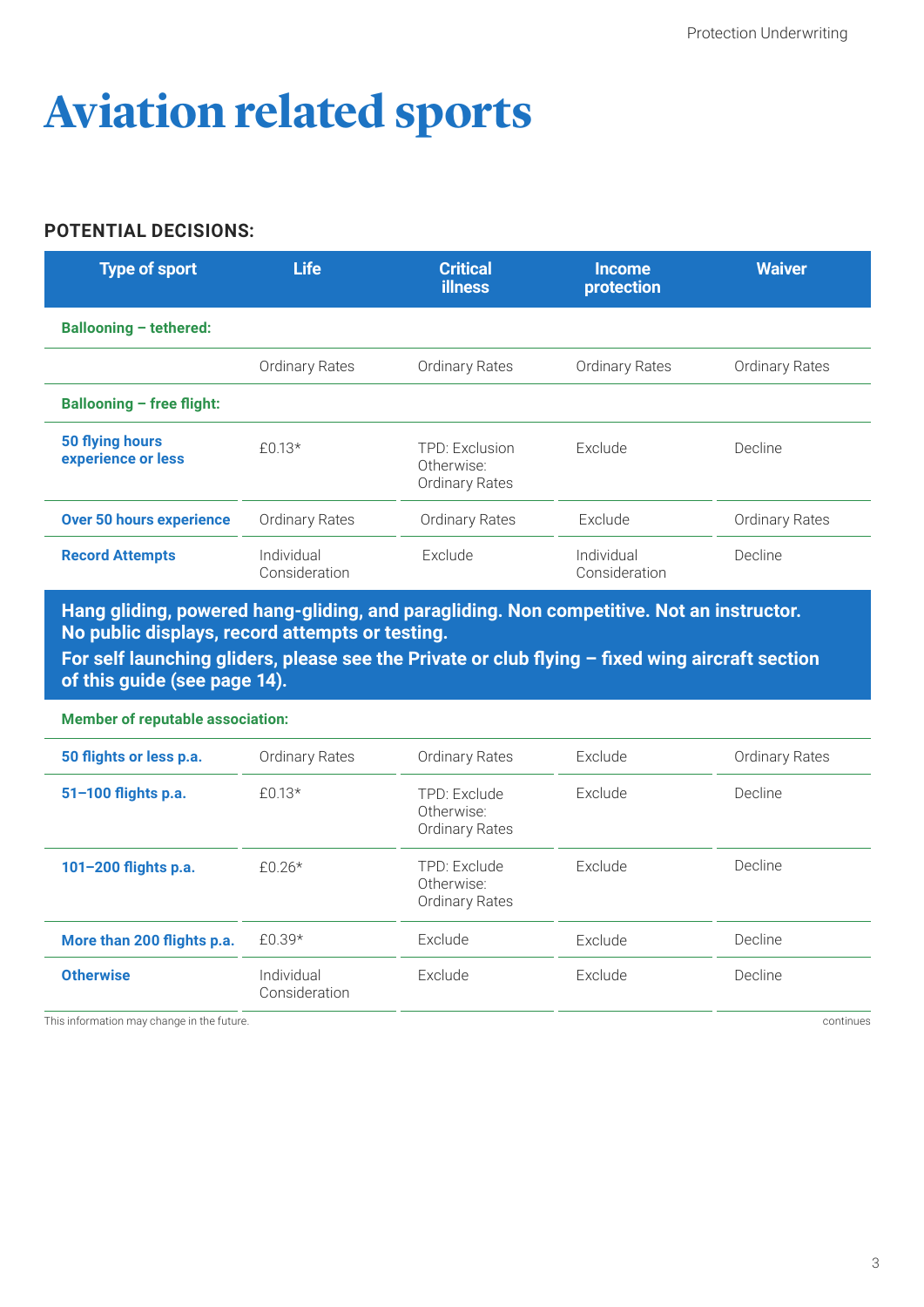# **Aviation related sports continued**

#### **POTENTIAL DECISIONS:**

| <b>Type of sport</b>                                                       | <b>Life</b>           | <b>Critical</b><br><b>illness</b>                   | <b>Income</b><br>protection | <b>Waiver</b>         |
|----------------------------------------------------------------------------|-----------------------|-----------------------------------------------------|-----------------------------|-----------------------|
| Parachuting - including all forms of skydiving but excluding BASE jumping: |                       |                                                     |                             |                       |
| <b>One-off Jumpers</b>                                                     | <b>Ordinary Rates</b> | <b>Ordinary Rates</b>                               | <b>Ordinary Rates</b>       | <b>Ordinary Rates</b> |
| Member of national association, no public displays, not an instructor:     |                       |                                                     |                             |                       |
| 50 or less jumps p.a.                                                      | <b>Ordinary Rates</b> | <b>Ordinary Rates</b>                               | Exclude                     | <b>Ordinary Rates</b> |
| 51-100 jumps p.a.                                                          | £0.13*                | <b>Ordinary Rates</b>                               | Exclude                     | Decline               |
| 101-200 jumps                                                              | £0.26*                | TPD: Exclude<br>Otherwise:<br><b>Ordinary Rates</b> | Exclude                     | Decline               |
| More than 200 jumps                                                        | £0.39*                | Exclude                                             | Exclude                     | Decline               |
| <b>Parasailing/parascending:</b>                                           |                       |                                                     |                             |                       |
|                                                                            | <b>Ordinary Rates</b> | <b>Ordinary Rates</b>                               | <b>Ordinary Rates</b>       | <b>Ordinary Rates</b> |

Please note - IC (Individual Consideration) means that the case will need to be referred to an Underwriter for assessment. \*Rating is given per £1,000 amount of cover per month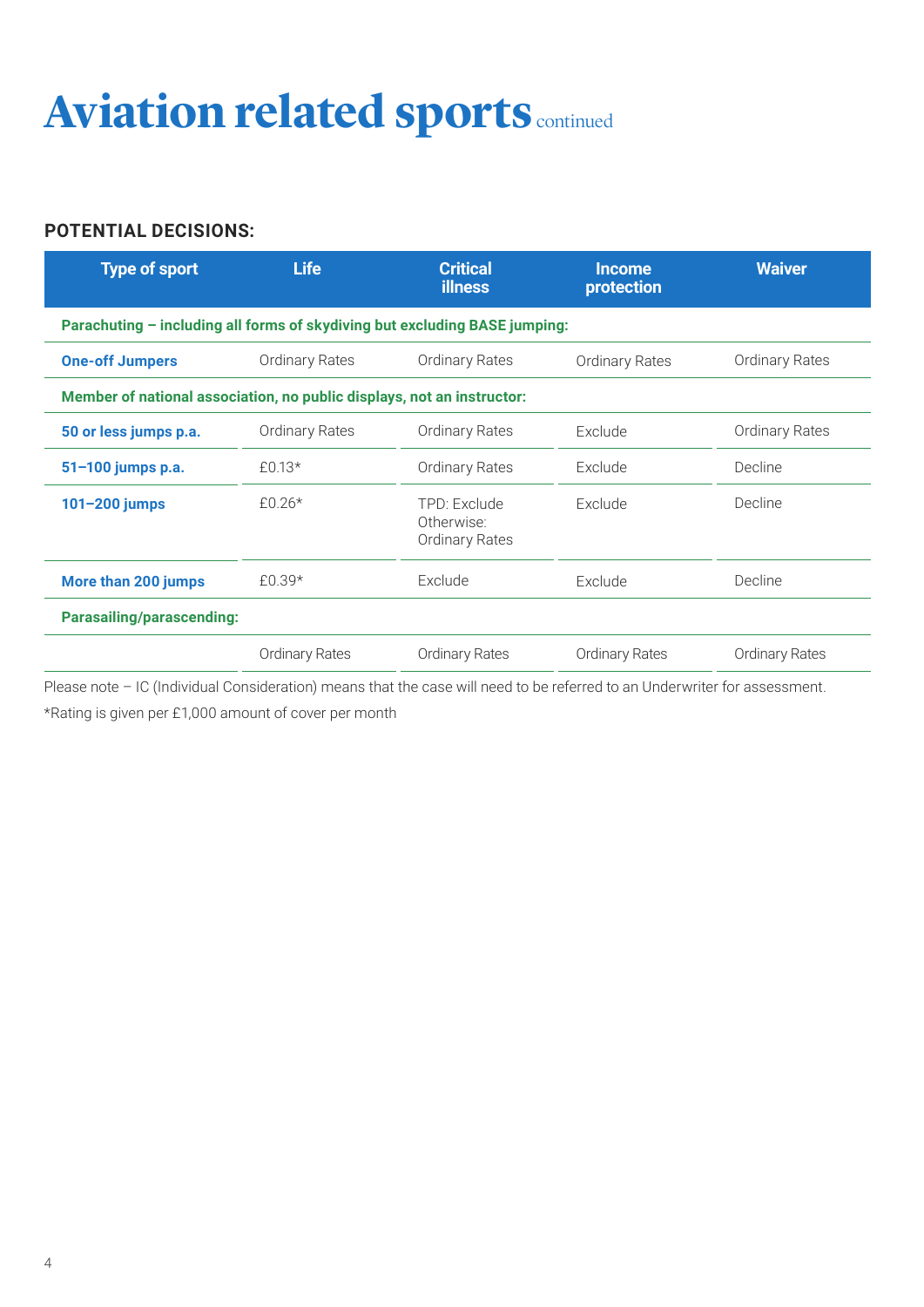### **Climbing, mountaineering, hiking and trekking**

#### **POTENTIAL DECISIONS:**

| <b>Type of sport</b>                                                                                                             | <b>Life</b>                 | <b>Critical</b><br><b>illness</b>                | <b>Income</b><br>protection | <b>Waiver</b>               |
|----------------------------------------------------------------------------------------------------------------------------------|-----------------------------|--------------------------------------------------|-----------------------------|-----------------------------|
| <b>Hiking</b>                                                                                                                    | <b>Ordinary Rates</b>       | <b>Ordinary Rates</b>                            | <b>Ordinary Rates</b>       | <b>Ordinary Rates</b>       |
| <b>Trekking, Hill Climbing,</b><br><b>Tramping, Abseiling,</b><br><b>Scrambling: always below</b><br>an altitude of 5,000 metres | <b>Ordinary Rates</b>       | <b>Ordinary Rates</b>                            | <b>Ordinary Rates</b>       | <b>Ordinary Rates</b>       |
| <b>Trekking, Hill Climbing,</b><br><b>Tramping, Abseiling,</b><br><b>Scrambling: otherwise</b>                                   | £0.26 $*$                   | Exclude                                          | Exclude                     | Decline                     |
| <b>Artificial Climbing</b><br><b>Wall, Adventure or</b><br><b>Climbing Park</b>                                                  | <b>Ordinary Rates</b>       | <b>Ordinary Rates</b>                            | <b>Ordinary Rates</b>       | <b>Ordinary Rates</b>       |
| <b>Caving and Potholing:</b>                                                                                                     |                             |                                                  |                             |                             |
| <b>Diving</b>                                                                                                                    | Individual<br>Consideration | Individual<br>Consideration                      | Individual<br>Consideration | Individual<br>Consideration |
| <b>No Diving</b>                                                                                                                 |                             |                                                  |                             |                             |
| Caving and Potholing - organised through a professional guide/tour operator:                                                     |                             |                                                  |                             |                             |
|                                                                                                                                  | <b>Ordinary Rates</b>       | Ordinary Rates                                   | Exclude                     | <b>Ordinary Rates</b>       |
| <b>Experienced caver or accompanied by experienced caver:</b>                                                                    |                             |                                                  |                             |                             |
| 12 times or less p.a.                                                                                                            | <b>Ordinary Rates</b>       | <b>Ordinary Rates</b>                            | Exclude                     | <b>Ordinary Rates</b>       |
| 13-25 times p.a.                                                                                                                 | <b>Ordinary Rates</b>       | TPD own: Exclude<br>Otherwise:<br>Ordinary Rates | Exclude                     | Decline                     |
| More than 25 times p.a.                                                                                                          | £0.26*                      | Exclude                                          | Exclude                     | Decline                     |
|                                                                                                                                  |                             |                                                  |                             | continues                   |

\*Rating is given per £1,000 amount of cover per month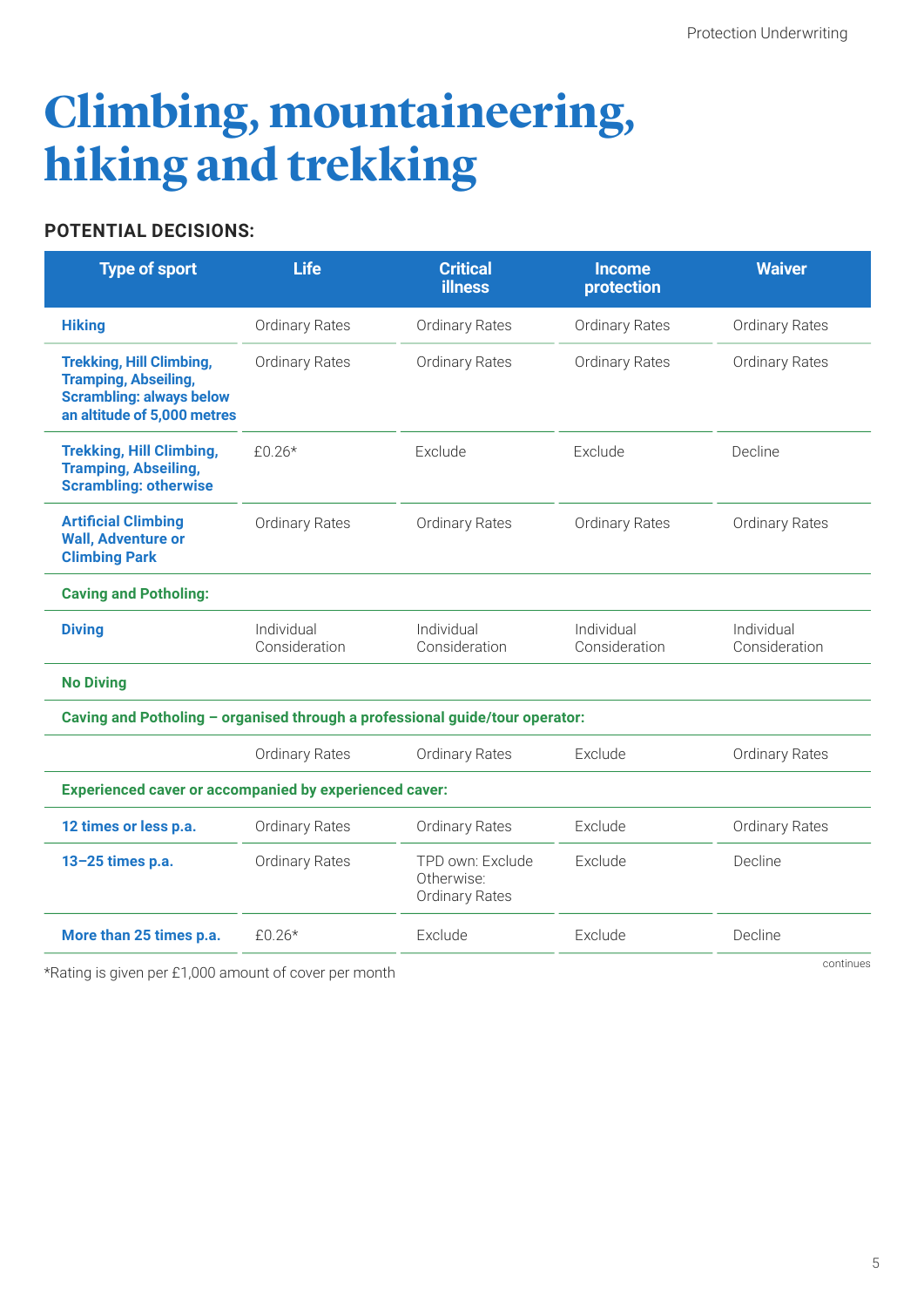## **Climbing, mountaineering, hiking and trekking** continued

#### **POTENTIAL DECISIONS:**

| <b>Type of sport</b>                                                                                                                                     | <b>Life</b>                 | <b>Critical</b><br><b>illness</b>                       | <b>Income</b><br>protection | <b>Waiver</b> |
|----------------------------------------------------------------------------------------------------------------------------------------------------------|-----------------------------|---------------------------------------------------------|-----------------------------|---------------|
| <b>Mountaineering and Rock Climbing:</b>                                                                                                                 |                             |                                                         |                             |               |
| <b>Amateur: Climbing</b><br>below 4,000m and also<br>below UK classification<br>- 'very severe' or<br>technical grade 4b, or<br>using bolted routes only | <b>Ordinary Rates</b>       | TPD own: Exclude<br>Otherwise:<br><b>Ordinary Rates</b> | Exclude                     | Decline       |
| <b>Otherwise</b>                                                                                                                                         | Individual<br>Consideration | Exclude                                                 | Exclude                     | Decline       |
| <b>Professional</b>                                                                                                                                      | Individual<br>Consideration | Exclude                                                 | Decline                     | Decline       |

Please note - IC (Individual Consideration) means that the case will need to be referred to an Underwriter for assessment.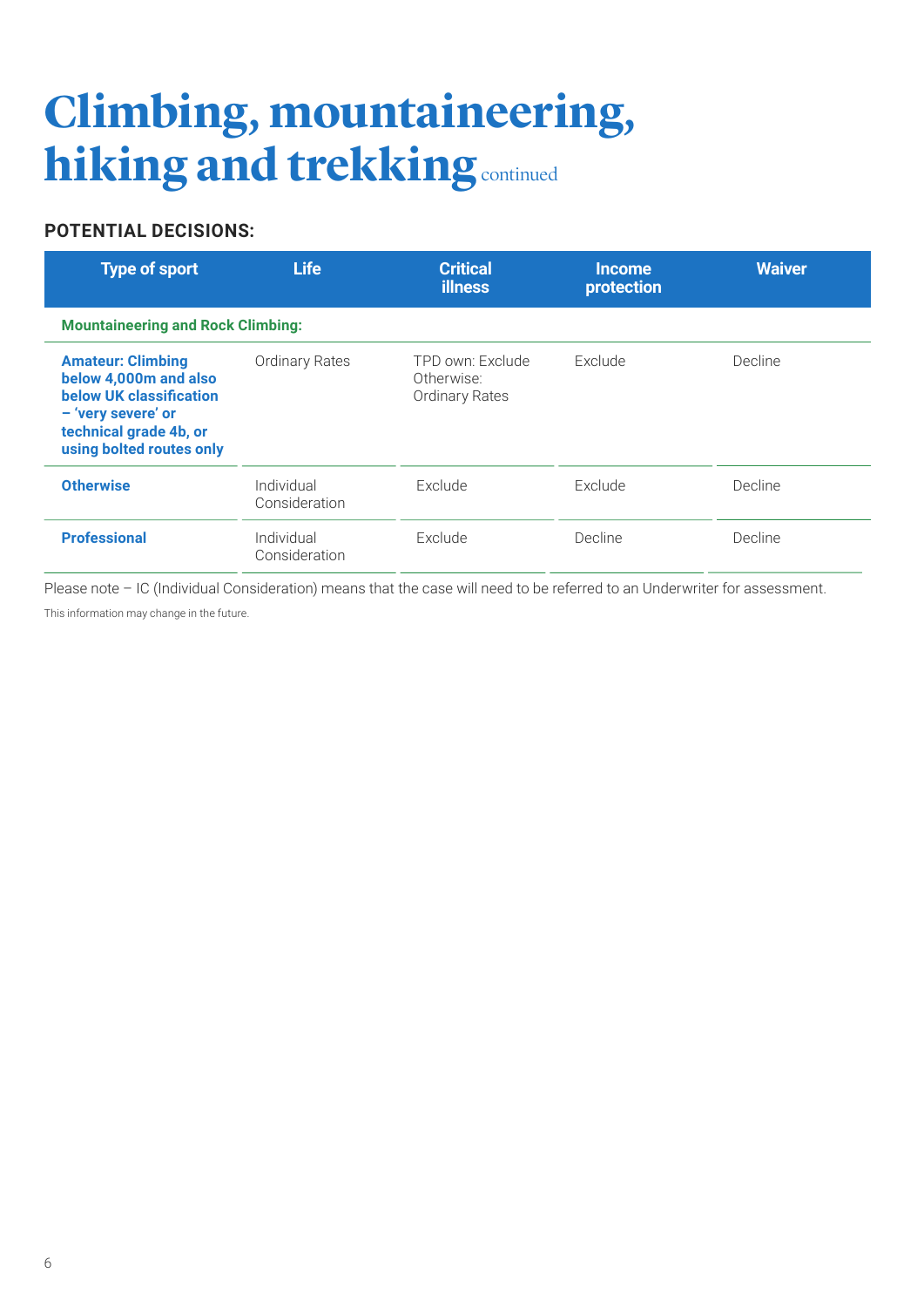## **Gliding (unpowered and self-sustaining)**

The information given includes flying within the British Isles and Western Europe.

It does not include:

- Flying instructors
- Record attempts
- Stunt flying
- Test flying
- Self launching gliders (if relevant please refer to Private or Club Flying leaflet, Q27117)
- Hang gliding or paragliding (please see Aviation Related Sports leaflet, Q27108)

#### **POTENTIAL DECISIONS:**

| Hours (p.a.)           | <b>Life</b>           | <b>Critical</b><br><b>illness</b> | <b>Income</b><br>protection | <b>Waiver</b>         |
|------------------------|-----------------------|-----------------------------------|-----------------------------|-----------------------|
| Up to and including 25 | <b>Ordinary Rates</b> | <b>Ordinary Rates</b>             | <b>Ordinary Rates</b>       | <b>Ordinary Rates</b> |
| $26 - 50$              | £0.13*                | <b>Ordinary Rates</b>             | Exclude                     | Decline               |
| $51 - 100$             | $f()$ 26*             | <b>Ordinary Rates</b>             | Exclude                     | Decline               |
| $101 - 200$            | £0.39*                | Exclude                           | Exclude                     | Decline               |
| <b>Over 200</b>        | £0.52 $*$             | Exclude                           | Exclude                     | Decline               |

\*Rating is given per £1,000 amount of cover per month

Please note - Individual Consideration means that the case will need to be referred to an Underwriter for assessment.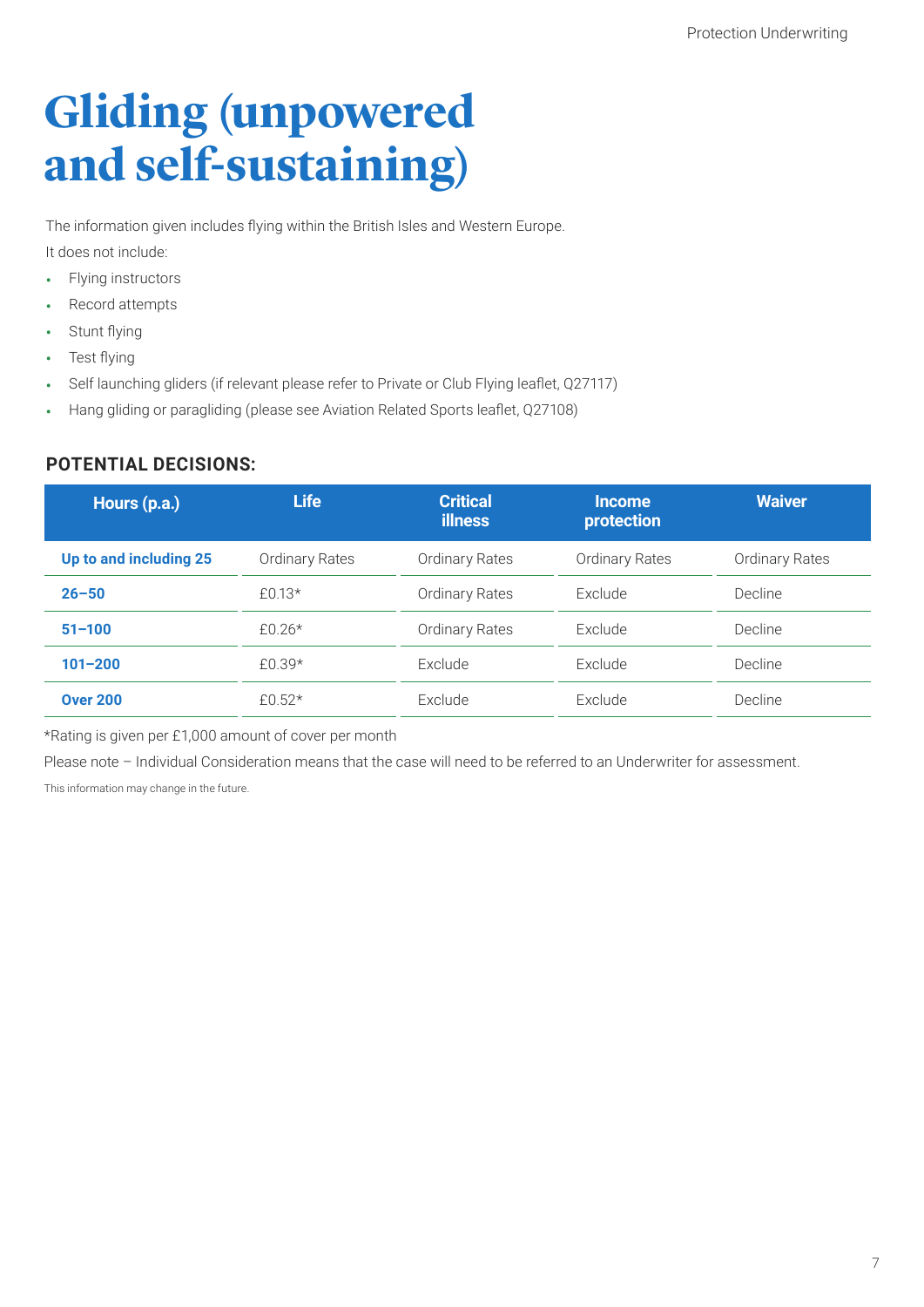### **Motor car sport**

#### **POTENTIAL DECISIONS:**

| <b>Type of sport</b>                                                                                                          | <b>Life</b>                                         | <b>Critical</b><br><b>illness</b>                       | <b>Income</b><br>protection | <b>Waiver</b>         |
|-------------------------------------------------------------------------------------------------------------------------------|-----------------------------------------------------|---------------------------------------------------------|-----------------------------|-----------------------|
| <b>Single seater:</b>                                                                                                         |                                                     |                                                         |                             |                       |
| <b>IndyCar series</b>                                                                                                         | Individual<br>Consideration<br>(significant rating) | Exclude                                                 | Decline                     | Decline               |
| <b>Formula 1</b>                                                                                                              | £0.65*                                              | Exclude                                                 | Decline                     | Decline               |
| Formula 2 or 3, GP2 or<br>3, FIA Masters Historic<br><b>Formula 1</b>                                                         | $£0.26*$                                            | Exclude                                                 | Decline                     | Decline               |
| <b>Other single make</b><br>Formula (e.g. Ford,<br><b>Renault), Formula</b><br><b>Monoposto and other</b><br>historic events: |                                                     |                                                         |                             |                       |
| <b>Amateur</b>                                                                                                                | Ordinary Rates                                      | TPD own: Exclude<br>Otherwise:<br><b>Ordinary Rates</b> | Exclude                     | Decline               |
| <b>Professional</b> #                                                                                                         | $£0.26*$                                            | Exclude                                                 | Decline                     | Decline               |
| Single seater hill climbs,<br>speed trials                                                                                    | <b>Ordinary Rates</b>                               | Ordinary Rates                                          | <b>Ordinary Rates</b>       | <b>Ordinary Rates</b> |

continues

Please note – IC (Individual Consideration) means that the case will need to be referred to an Underwriter for assessment.

\*Rating is given per £1,000 amount of cover per month

# Professional# includes professional drivers and also includes amateurs who receive pay, sponsorship or any financial reward for participation in motor car sport.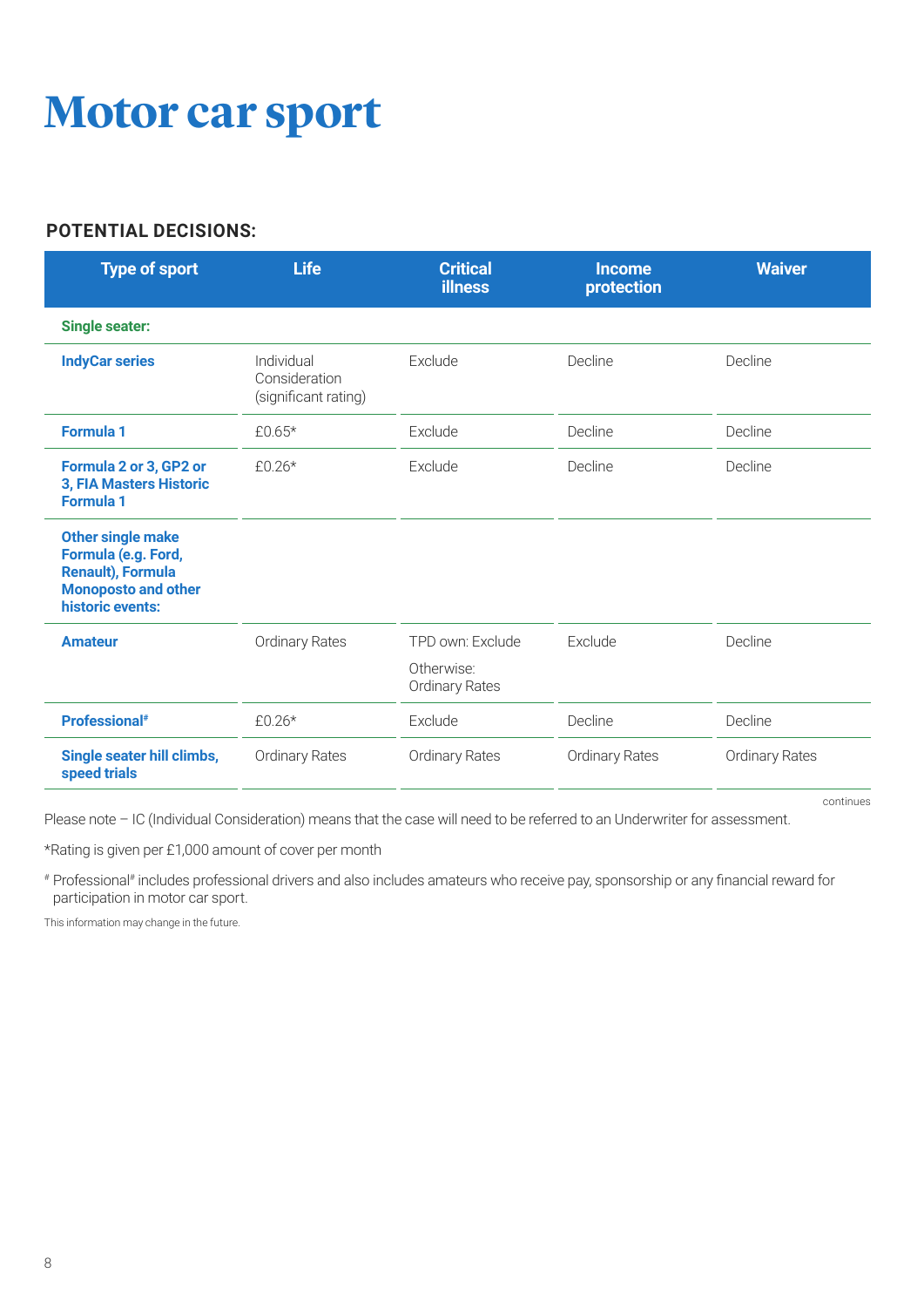### **Motor car sport** continued

#### **POTENTIAL DECISIONS:**

| <b>Type of sport</b>                                                                                                        | <b>Life</b>           | <b>Critical</b><br><b>illness</b>                       | <b>Income</b><br>protection | <b>Waiver</b>  |
|-----------------------------------------------------------------------------------------------------------------------------|-----------------------|---------------------------------------------------------|-----------------------------|----------------|
| <b>Rallying:</b>                                                                                                            |                       |                                                         |                             |                |
| <b>WRC, Super 1600,</b><br><b>Super 2000</b>                                                                                | £0.65 $*$             | Exclude                                                 | Decline                     | Decline        |
| <b>National:</b>                                                                                                            |                       |                                                         |                             |                |
| <b>Amateur</b>                                                                                                              | <b>Ordinary Rates</b> | TPD own: Exclude<br>Otherwise:<br><b>Ordinary Rates</b> | Exclude                     | Decline        |
| Professional <sup>#</sup>                                                                                                   | $£0.26*$              | Exclude                                                 | Decline                     | Decline        |
| <b>Special events</b><br>(e.g. Dakar)                                                                                       | £0.26*                | Exclude                                                 | Decline                     | Decline        |
| <b>Navigational rally,</b><br>economic rally, historic<br>rally, navigational<br>scatter, economy run<br>and treasure hunts | Ordinary Rates        | <b>Ordinary Rates</b>                                   | Ordinary Rates              | Ordinary Rates |
| Touring cars, sports and saloon:                                                                                            |                       |                                                         |                             |                |
| <b>ASCAR/NASCAR</b>                                                                                                         | £0.65 $*$             | Exclude                                                 | Decline                     | Decline        |
| Modified production (Group A) or sports formulae (non-classic):                                                             |                       |                                                         |                             |                |
| <b>Amateur</b>                                                                                                              | <b>Ordinary Rates</b> | TPD: Exclude                                            | Exclude                     | Decline        |
| Professional <sup>#</sup>                                                                                                   | $£0.26*$              | Exclude                                                 | Decline                     | Decline        |
| Production or saloon (Group N), Clubman series, Classic car series:                                                         |                       |                                                         |                             |                |
| <b>Amateur</b>                                                                                                              | <b>Ordinary Rates</b> | TPD: Exclude                                            | Exclude                     | Decline        |
| Professional <sup>#</sup>                                                                                                   | Ordinary Rates        | TPD: Exclude                                            | Decline                     | Decline        |

continues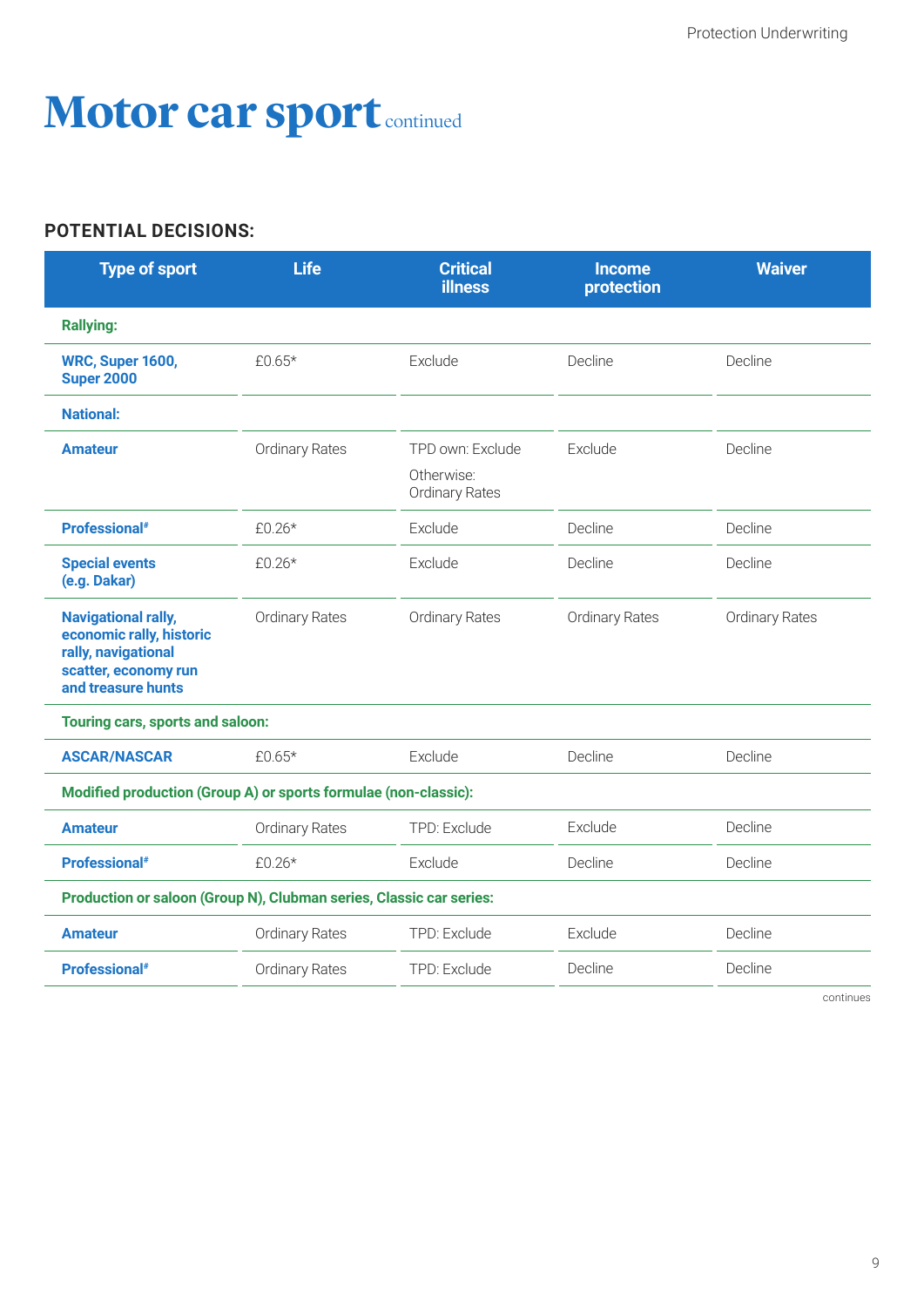### **Motor car sport** continued

#### **POTENTIAL DECISIONS:**

| <b>Type of sport</b>                                                                                                                                                                                                                                                                               | <b>Life</b>                 | <b>Critical</b><br><b>illness</b>                       | <b>Income</b><br>protection | <b>Waiver</b>         |
|----------------------------------------------------------------------------------------------------------------------------------------------------------------------------------------------------------------------------------------------------------------------------------------------------|-----------------------------|---------------------------------------------------------|-----------------------------|-----------------------|
| <b>Drag racing:</b>                                                                                                                                                                                                                                                                                |                             |                                                         |                             |                       |
| Top fuel, jet cars,<br>funny cars:                                                                                                                                                                                                                                                                 |                             |                                                         |                             |                       |
| <b>Amateur</b>                                                                                                                                                                                                                                                                                     | £0.65*                      | Exclude                                                 | Exclude                     | Decline               |
| Professional <sup>#</sup>                                                                                                                                                                                                                                                                          | £0.65*                      | Exclude                                                 | Decline                     | Decline               |
| <b>Others (including hot</b><br>rods, pro-modified,<br>pro-stock, street<br>altered)                                                                                                                                                                                                               | <b>Ordinary Rates</b>       | TPD own: Exclude<br>Otherwise:<br><b>Ordinary Rates</b> | Exclude                     | Decline               |
| <b>Karting:</b>                                                                                                                                                                                                                                                                                    |                             |                                                         |                             |                       |
| <b>Superkarts and</b><br><b>International events</b>                                                                                                                                                                                                                                               | £0.26*                      | Exclude                                                 | Decline                     | Decline               |
| <b>National events</b>                                                                                                                                                                                                                                                                             |                             |                                                         |                             |                       |
| <b>Amateur</b><br>(More than 100cc)                                                                                                                                                                                                                                                                | <b>Ordinary Rates</b>       | <b>Ordinary Rates</b>                                   | Exclude                     | <b>Ordinary Rates</b> |
| <b>Otherwise</b><br>(100cc or less)                                                                                                                                                                                                                                                                | <b>Ordinary Rates</b>       | <b>Ordinary Rates</b>                                   | <b>Ordinary Rates</b>       | <b>Ordinary Rates</b> |
| All other types of motor sport:                                                                                                                                                                                                                                                                    |                             |                                                         |                             |                       |
| <b>Banger racing,</b><br><b>Stock cars</b>                                                                                                                                                                                                                                                         | <b>Ordinary Rates</b>       | <b>Ordinary Rates</b>                                   | Exclude                     | <b>Ordinary Rates</b> |
| <b>Marshals</b>                                                                                                                                                                                                                                                                                    | <b>Ordinary Rates</b>       | <b>Ordinary Rates</b>                                   | <b>Ordinary Rates</b>       | <b>Ordinary Rates</b> |
| <b>Autocross, Autograss,</b><br><b>Autotests, Cross</b><br>country (Off road),<br><b>Economy runs, Grass</b><br>track, Hill climbs,<br><b>Hovercrafts, Lawn</b><br>mowers, Sand racing,<br><b>Slaloms, Speed trials,</b><br><b>Sporting trials, Team</b><br>recovery, Trials,<br><b>Track days</b> | <b>Ordinary Rates</b>       | <b>Ordinary Rates</b>                                   | <b>Ordinary Rates</b>       | <b>Ordinary Rates</b> |
| <b>Sprints</b>                                                                                                                                                                                                                                                                                     | £0.13*                      | Exclude                                                 | Exclude                     | Decline               |
| <b>Record Attempts</b>                                                                                                                                                                                                                                                                             | Individual<br>Consideration | Exclude                                                 | Exclude                     | Decline               |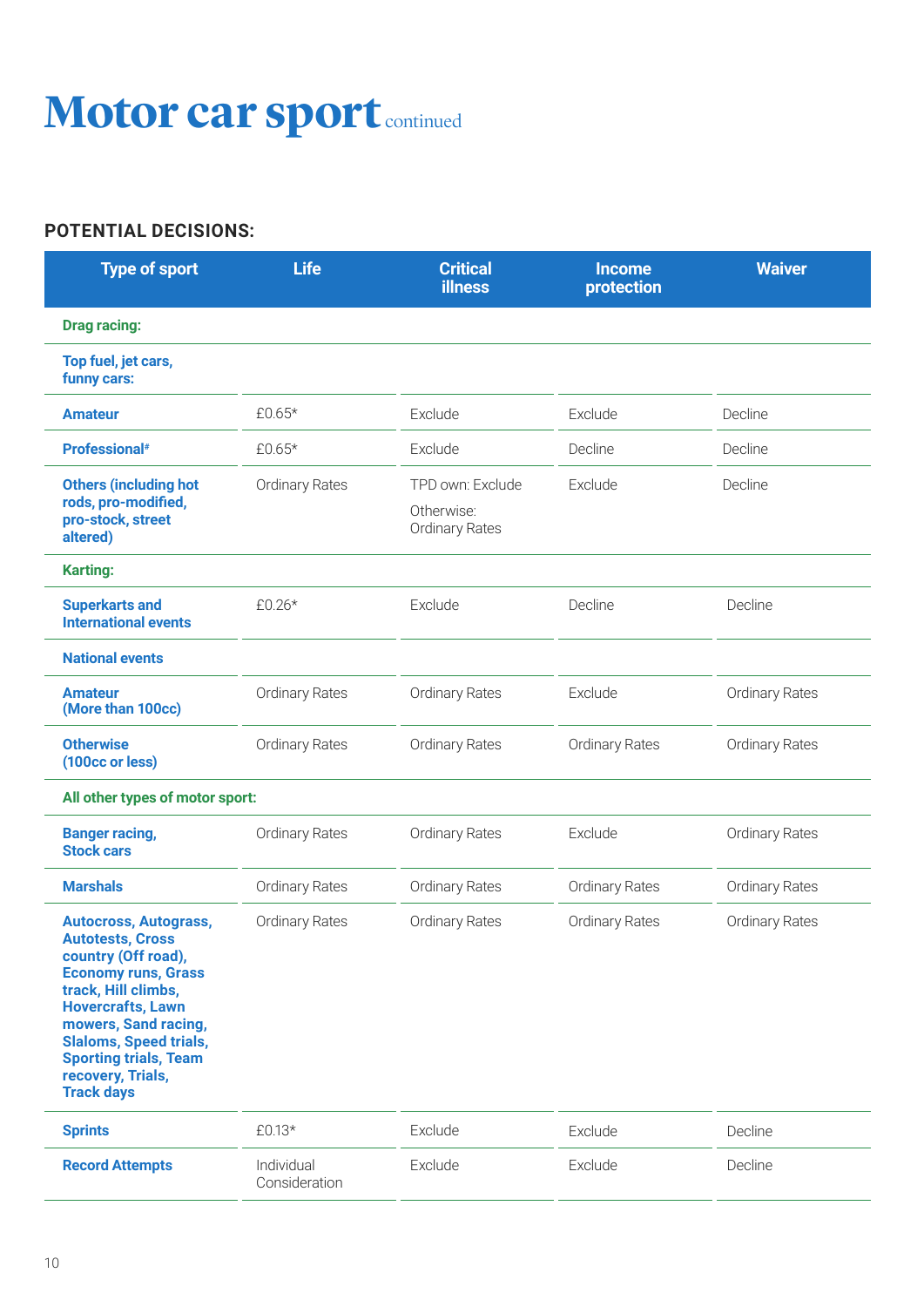### **Motor cycle sport**

#### **POTENTIAL DECISIONS:**

| <b>Type of sport</b>                                                     | <b>Life</b>                   | <b>Critical</b><br><b>illness</b>   | <b>Income</b><br>protection | <b>Waiver</b>         |
|--------------------------------------------------------------------------|-------------------------------|-------------------------------------|-----------------------------|-----------------------|
| <b>Marshalling</b>                                                       | Ordinary Rates                | <b>Ordinary Rates</b>               | <b>Ordinary Rates</b>       | <b>Ordinary Rates</b> |
| <b>Track Days</b>                                                        | <b>Ordinary Rates</b>         | TPD Own: Exclude                    | Exclude                     | <b>Ordinary Rates</b> |
|                                                                          |                               | Otherwise:<br><b>Ordinary Rates</b> |                             |                       |
| Circuit Racing - includes closed, restricted and national events:        |                               |                                     |                             |                       |
| <b>Amateur: Engine</b>                                                   | Ordinary Rates                | TPD: Exclude                        | Exclude                     | Decline               |
| <b>Capacity less than 250cc</b><br>20 events or less p.a.                |                               | Otherwise:<br>Ordinary Rates        |                             |                       |
| 21 events or more p.a.                                                   | £0.26*                        | Exclude                             | Exclude                     | Decline               |
| <b>Amateur: Engine</b><br>Capacity 250 - 550cc<br>20 events or less p.a. | £0.26*                        | Exclude                             | Exclude                     | Decline               |
| 21 events or more p.a.                                                   | £0.52 $*$                     | Exclude                             | Exclude                     | Decline               |
| <b>Amateur: Engine Capacity</b><br>greater than 550cc                    | £0.78*                        | Exclude                             | Exclude                     | Decline               |
| <b>Drag Racing:</b>                                                      |                               |                                     |                             |                       |
| Amateur - Top fuel,<br><b>funny bikes</b>                                | $£0.26*$                      | Exclude                             | Exclude                     | Decline               |
| Amateur - Otherwise                                                      | <b>Ordinary Rates</b>         | TPD own: Exclude                    | Exclude                     | <b>Ordinary Rates</b> |
|                                                                          |                               | Otherwise:<br>Ordinary Rates        |                             |                       |
| <b>Professional</b>                                                      | Ordinary Rates to<br>$£0.26*$ | Individual<br>Consideration         | Decline                     | Decline               |

continues

Please note - IC (Individual Consideration) means that the case will need to be referred to an Underwriter for assessment.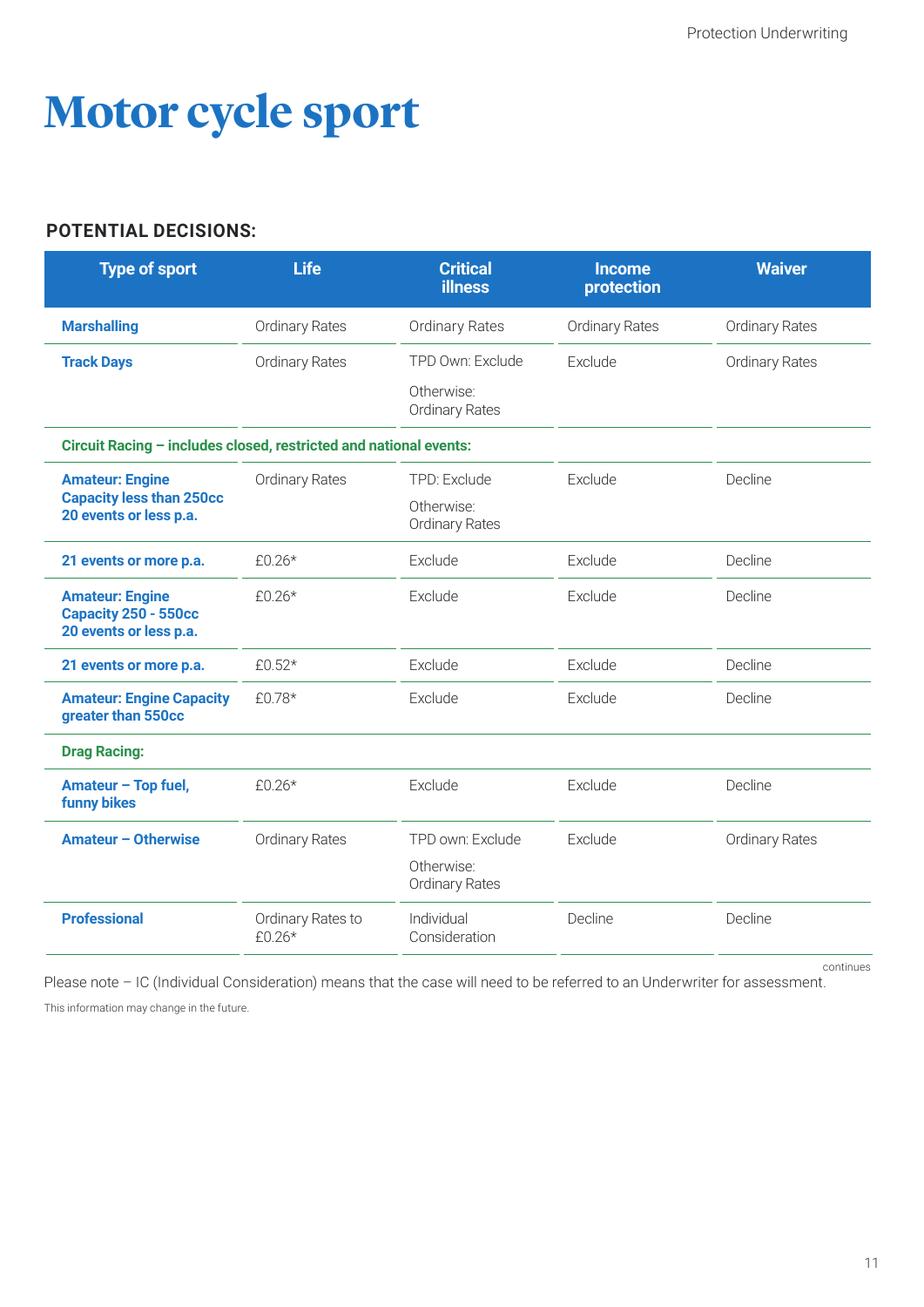### **Motor cycle sport** continued

#### **POTENTIAL DECISIONS:**

| <b>Type of sport</b>                                                                                     | <b>Life</b>                 | <b>Critical</b><br><b>illness</b>   | <b>Income</b><br>protection | <b>Waiver</b>               |
|----------------------------------------------------------------------------------------------------------|-----------------------------|-------------------------------------|-----------------------------|-----------------------------|
| <b>Enduro:</b>                                                                                           |                             |                                     |                             |                             |
| <b>Amateur</b>                                                                                           |                             |                                     |                             |                             |
| 20 events or less p.a.                                                                                   | Ordinary Rates              | <b>Ordinary Rates</b>               | Exclude                     | <b>Ordinary Rates</b>       |
| 21 events or more p.a.                                                                                   | £0.13*                      | TPD: Exclude                        | Exclude                     | Decline                     |
|                                                                                                          |                             | Otherwise:<br>Ordinary Rates        |                             |                             |
| <b>Professional</b>                                                                                      | £0.13*                      | Exclude                             | Decline                     | Decline                     |
| <b>Grass Track Racing</b>                                                                                | <b>Ordinary Rates</b>       | TPD: Exclusion                      | Exclude                     | Decline                     |
|                                                                                                          |                             | Otherwise:<br><b>Ordinary Rates</b> |                             |                             |
| <b>Hill climbs:</b>                                                                                      |                             |                                     |                             |                             |
| <b>Amateur</b>                                                                                           | <b>Ordinary Rates</b>       | TPD Own: Exclude                    | Exclude                     | <b>Ordinary Rates</b>       |
|                                                                                                          |                             | Otherwise:<br><b>Ordinary Rates</b> |                             |                             |
| <b>Professional</b>                                                                                      | Ordinary Rates              | Individual<br>Consideration         | Decline                     | Individual<br>Consideration |
| Ice racing:                                                                                              |                             |                                     |                             |                             |
| <b>Amateur</b>                                                                                           | <b>Ordinary Rates</b>       | TPD Own: Exclude                    | Exclude                     | Decline                     |
|                                                                                                          |                             | Otherwise:<br><b>Ordinary Rates</b> |                             |                             |
| <b>Professional</b>                                                                                      | Individual<br>Consideration | Individual<br>Consideration         | Decline                     | Individual<br>Consideration |
| Moto-Cross (Scrambling), Quad Biking, Trails Riding, Trials, Veteran, Vintage, Scooter and Moped Racing: |                             |                                     |                             |                             |
| <b>Amateur</b>                                                                                           | <b>Ordinary Rates</b>       | TPD Own: Exclude                    | Exclude                     | <b>Ordinary Rates</b>       |
|                                                                                                          |                             | Otherwise:<br><b>Ordinary Rates</b> |                             |                             |
| <b>Professional</b>                                                                                      | <b>Ordinary Rates</b>       | Individual<br>Consideration         | Decline                     | Individual<br>Consideration |

continues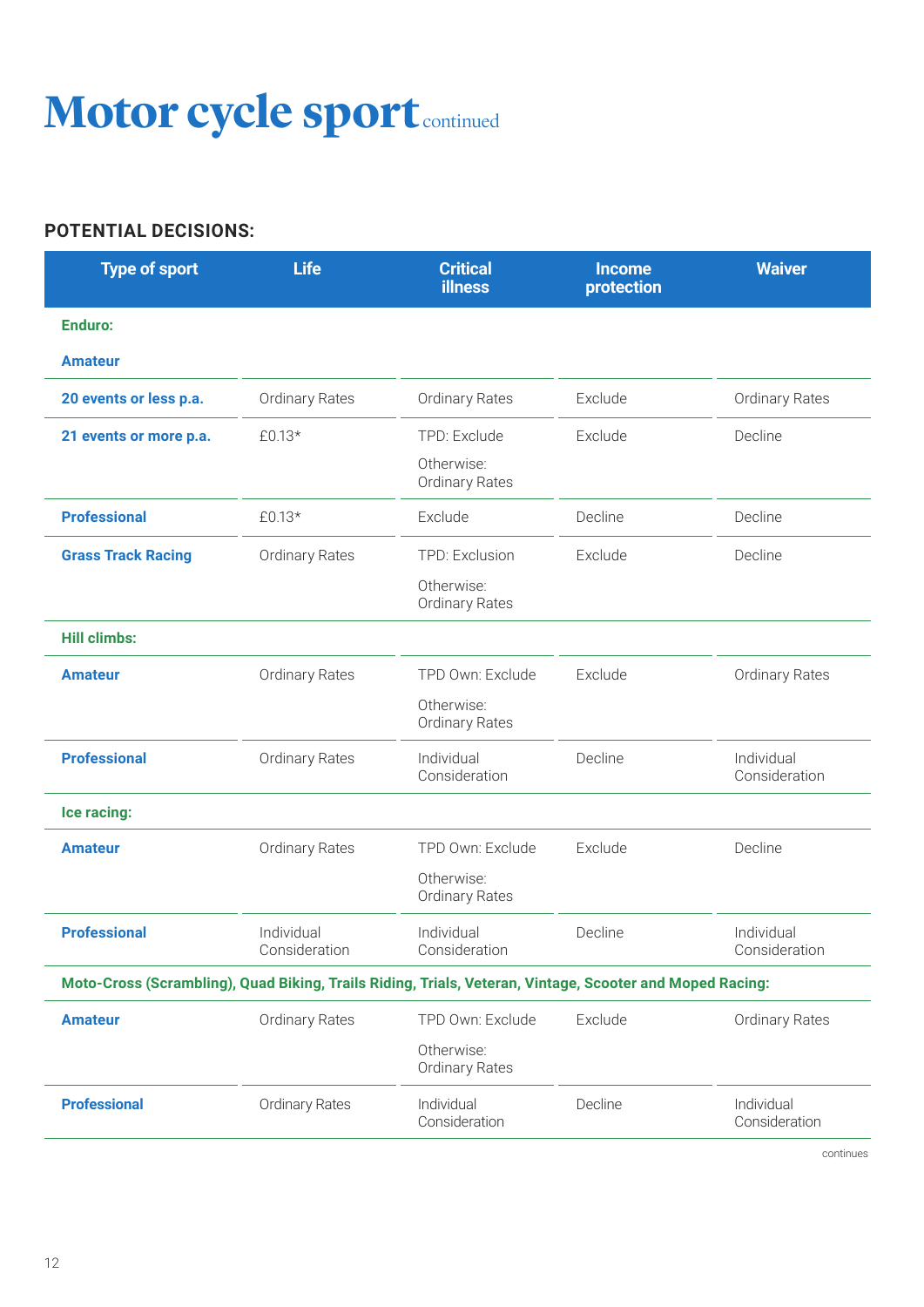### **Motor cycle sport** continued

#### **POTENTIAL DECISIONS:**

| <b>Type of sport</b>    | <b>Life</b>                 | <b>Critical</b><br><b>illness</b>   | <b>Income</b><br>protection | <b>Waiver</b>  |
|-------------------------|-----------------------------|-------------------------------------|-----------------------------|----------------|
| <b>Record attempts:</b> |                             |                                     |                             |                |
| <b>Amateur</b>          | Individual<br>Consideration | Exclude                             | Exclude                     | Decline        |
| <b>Professional</b>     | Individual<br>Consideration | Individual<br>Consideration         | Decline                     | Decline        |
| <b>Sand racing:</b>     |                             |                                     |                             |                |
| <b>Amateur</b>          | Ordinary Rates              | TPD Own: Exclude                    | Exclude                     | Decline        |
|                         |                             | Otherwise:<br><b>Ordinary Rates</b> |                             |                |
| <b>Professional</b>     | Ordinary Rates              | Individual<br>Consideration         | Decline                     | Decline        |
| <b>Speedway:</b>        |                             |                                     |                             |                |
| <b>Amateur</b>          |                             |                                     |                             |                |
| 20 events or less p.a.  | Ordinary Rates              | <b>Ordinary Rates</b>               | Exclude                     | Ordinary Rates |
| 21 events or more p.a.  | £0.13*                      | TPD: Exclusion                      | Exclude                     | Decline        |
|                         |                             | Otherwise:<br>Ordinary Rates        |                             |                |
| <b>Professional</b>     | £0.13*                      | Exclude                             | Decline                     | Decline        |
| <b>Stunt riding:</b>    |                             |                                     |                             |                |
| <b>Amateur</b>          | Individual<br>Consideration | Exclude                             | Exclude                     | Decline        |
| <b>Professional</b>     | Individual<br>Consideration | Individual<br>Consideration         | Decline                     | Decline        |

\*Rating given is per £1,000 amount of cover per month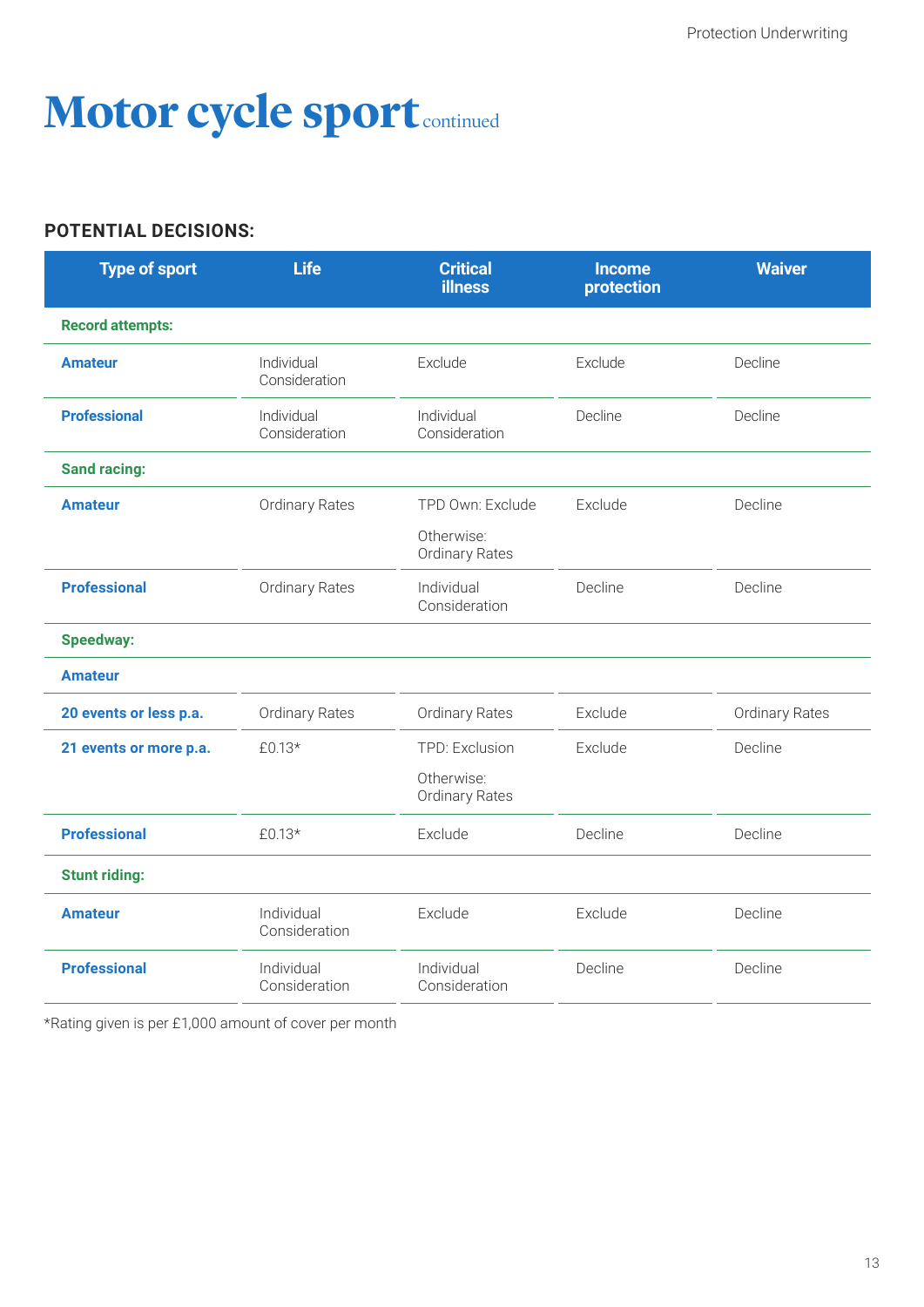### **Private or club flying (fixed wing aircraft)**

#### **THIS INCLUDES:**

- Pilots holding a National Private Pilot's Licence or Private Pilot's Licence, using club or privately owned single engine, fixed wing aircraft
- Flying within British Isles or Western Europe
- For those holding instrument flight rating, these quoted ratings may be reduced

It does not include:

- Flying instructors
- Business flights
- Record attempts
- Aerobatics
- Testing
- Air racing
- Pilots over the age of 65

#### **POTENTIAL DECISIONS:**

|                                                                    | <b>Life</b>           | <b>Critical</b><br><b>illness</b>   | <b>Income</b><br>protection | <b>Waiver</b>  |  |  |  |
|--------------------------------------------------------------------|-----------------------|-------------------------------------|-----------------------------|----------------|--|--|--|
| Total solo flying hours experience - Up to and including 300 hours |                       |                                     |                             |                |  |  |  |
| Total of all flying hours p.a.                                     |                       |                                     |                             |                |  |  |  |
| Up to and including 100                                            | $£0.13*$              | TPD: Exclusion                      | Exclude                     | Decline        |  |  |  |
|                                                                    |                       | Otherwise:<br><b>Ordinary Rates</b> |                             |                |  |  |  |
| Between 101 and 250                                                | $£0.26*$              | <b>TPD: Exclusion</b>               | Exclude                     | Decline        |  |  |  |
|                                                                    |                       | Otherwise:<br><b>Ordinary Rates</b> |                             |                |  |  |  |
| <b>Over 250</b>                                                    | £0.39*                | <b>TPD: Exclusion</b>               | Exclude                     | Decline        |  |  |  |
|                                                                    |                       | Otherwise:<br><b>Ordinary Rates</b> |                             |                |  |  |  |
| Total solo flying hours experience - 301 hours or more             |                       |                                     |                             |                |  |  |  |
| Up to and including 100                                            | <b>Ordinary Rates</b> | <b>Ordinary Rates</b>               | <b>Ordinary Rates</b>       | Ordinary Rates |  |  |  |
| Between 101 and 250                                                | £0.13*                | TPD: Exclusion                      | Exclude                     | Decline        |  |  |  |
|                                                                    |                       | Otherwise:<br><b>Ordinary Rates</b> |                             |                |  |  |  |
| <b>Over 250</b>                                                    | $£0.26*$              | TPD: Exclusion                      | Exclude                     | Decline        |  |  |  |
|                                                                    |                       | Otherwise:<br>Ordinary Rates        |                             |                |  |  |  |

\*Rating is given per £1,000 amount of cover per month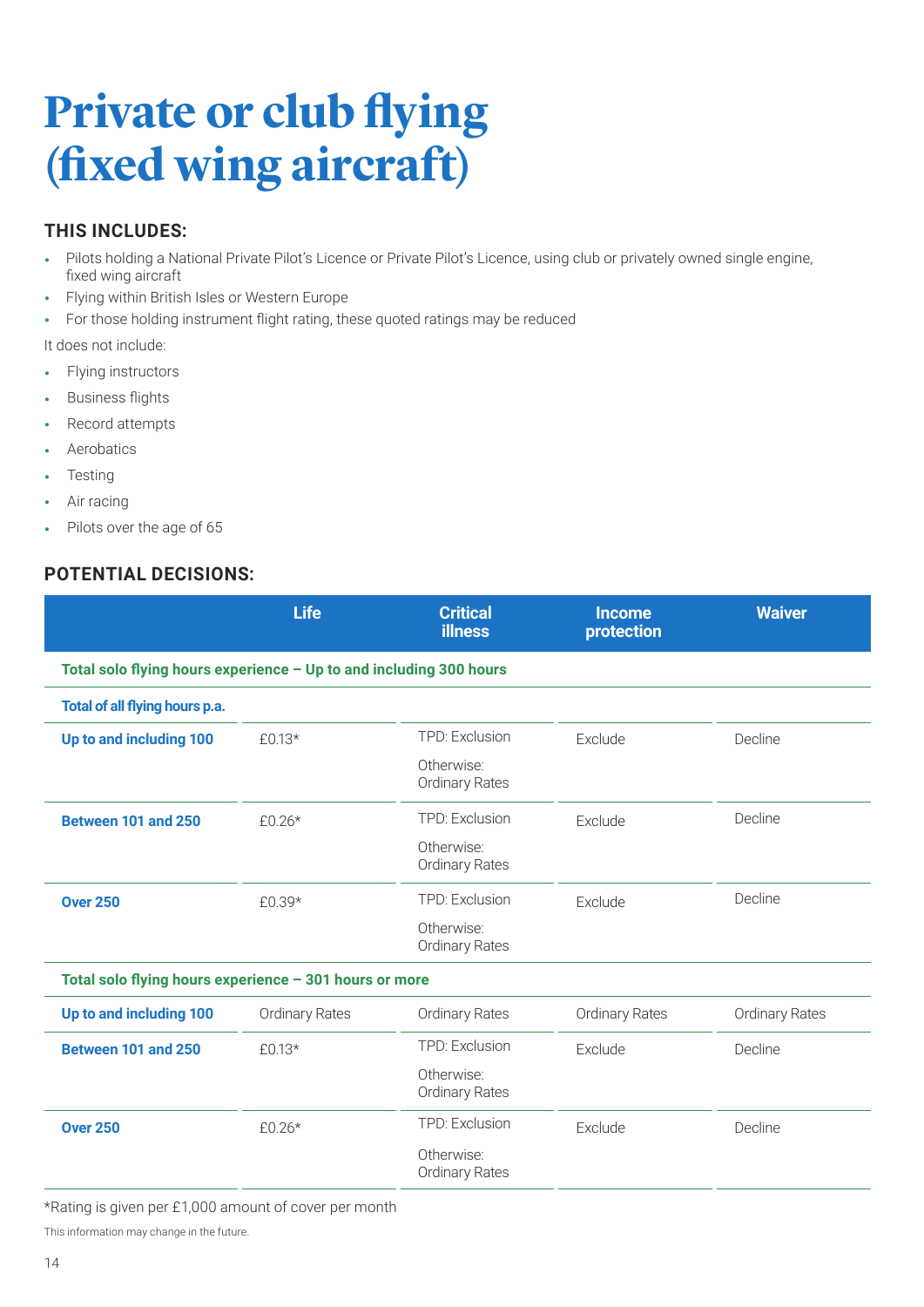### **Private or club flying (helicopter)**

#### **THIS INCLUDES:**

- Pilots holding a Private Pilot's Licence PPL(H), using a club or privately owned helicopter
- Flying within British Isles or Western Europe
- For those holding instrument flight rating, these quoted ratings may be reduced

It does not include:

- Flying instructors
- Business flights
- Record attempts
- **Testing**
- Air racing
- Student pilots

#### **POTENTIAL DECISIONS:**

| <b>Life</b>                                                        | <b>Critical</b><br><b>illness</b> | <b>Income</b><br>protection | <b>Waiver</b> |  |  |  |
|--------------------------------------------------------------------|-----------------------------------|-----------------------------|---------------|--|--|--|
| Total solo flying hours experience - Up to and including 300 hours |                                   |                             |               |  |  |  |
|                                                                    |                                   |                             |               |  |  |  |
| £0.26*                                                             | Exclude                           | Exclude                     | Decline       |  |  |  |
| £0.39 $*$                                                          | Exclude                           | Exclude                     | Decline       |  |  |  |
| £0.52 $*$                                                          | Exclude                           | Exclude                     | Decline       |  |  |  |
| Total solo flying hours experience - 301 hours or more             |                                   |                             |               |  |  |  |
| £0.13*                                                             | Exclude                           | Exclude                     | Decline       |  |  |  |
| £0.26 $*$                                                          | Exclude                           | Exclude                     | Decline       |  |  |  |
| £0.39*                                                             | Exclude                           | Exclude                     | Decline       |  |  |  |
|                                                                    |                                   |                             |               |  |  |  |

\*Rating is given per £1,000 amount of cover per month